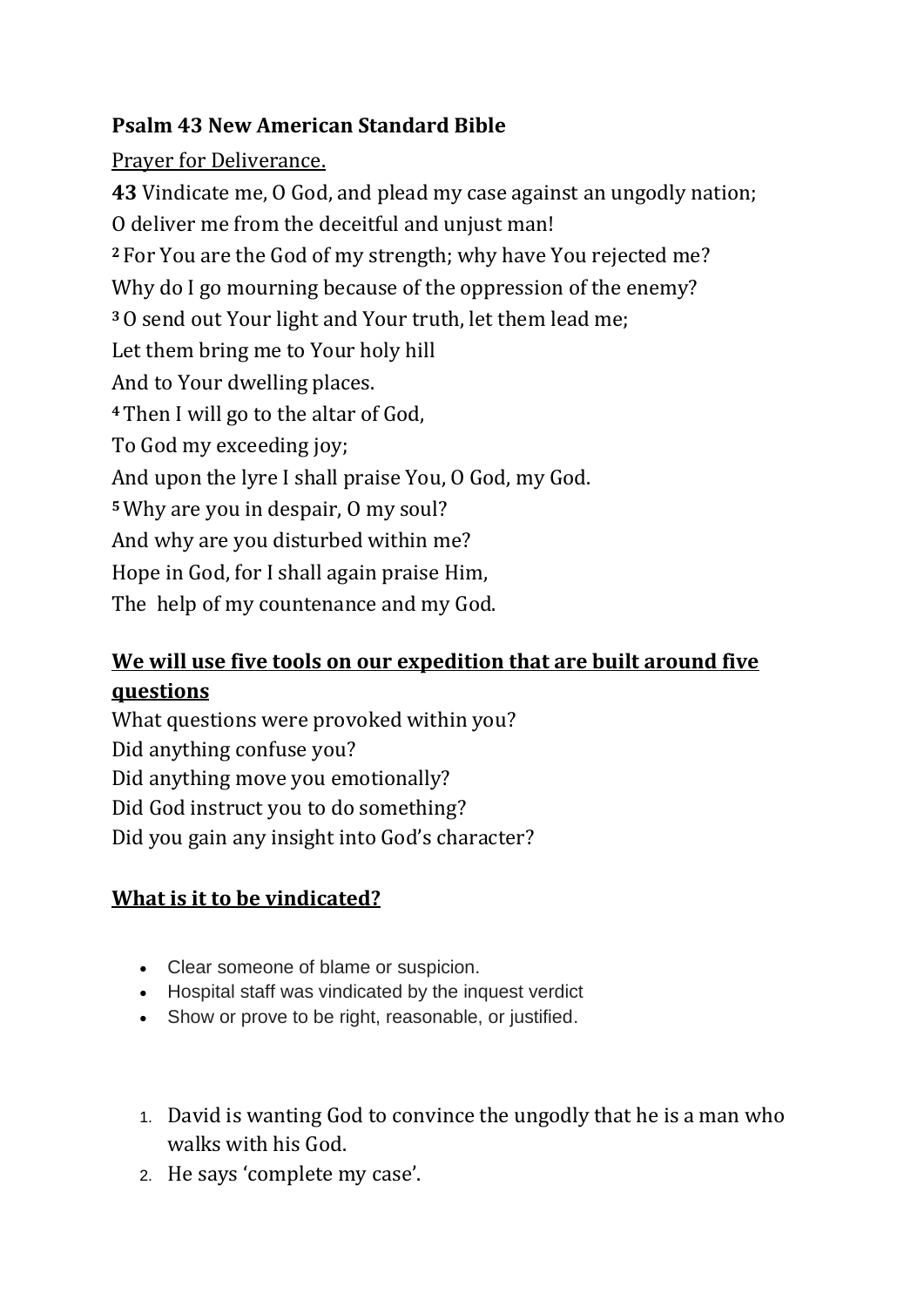- 3. David wants God to speak up for him.
- 4. If God spoke up for you to your enemy, could He vindicate you?
- 5. Job experienced 'the bragging of God' to the greatest enemy of good who has ever existed.
- 6. What is it to live in a society of evil doers, those who disregard God and all His ways?
- 7. Lot, Abraham's uncle, was tormented day and night by the unrighteousness around him in Sodom.
- 8. The danger of living with wrongdoers is that you can become a wrongdoer yourself!
- 9. It is easier to pull someone down from a table than to try and pull them up onto the table.
- 10. How is God, David's strength? What does this actually mean?
- 11. What makes us weak that we lose our strength?
- 12. What makes it possible for us to give way to temptation and sin, fear and complacency?
- 13. When the weak are drawn to the line of wrongdoing, the weak are likely to crossover the line.
- 14. For God to be David's strength, is for him to stand firm in what he has always known to be true about God, even in the greatest storms of life.
- 15. David is feeling like God has rejected him have you ever felt that feeling?
- 16. If he keeps these feelings in his heart, he will become weak and vulnerable to the temptations.
- 17. Rejection is where so many abandon God, but God rejects no one in His family. That's those who are truly His.
- 18. God's faithfulness of character will not allow him to reject. If you are feeling rejected it is because you are depending on your feelings and not on the truth that has been revealed to you through Gods word.
- 19. For God to send out his light and truth, is for David to be convinced again about what is true about God.
- 20. David has to believe what he is convinced about and then he can know the benefit.
- 21. He needs to believe what he has always believed and turn away from trusting in his feelings.